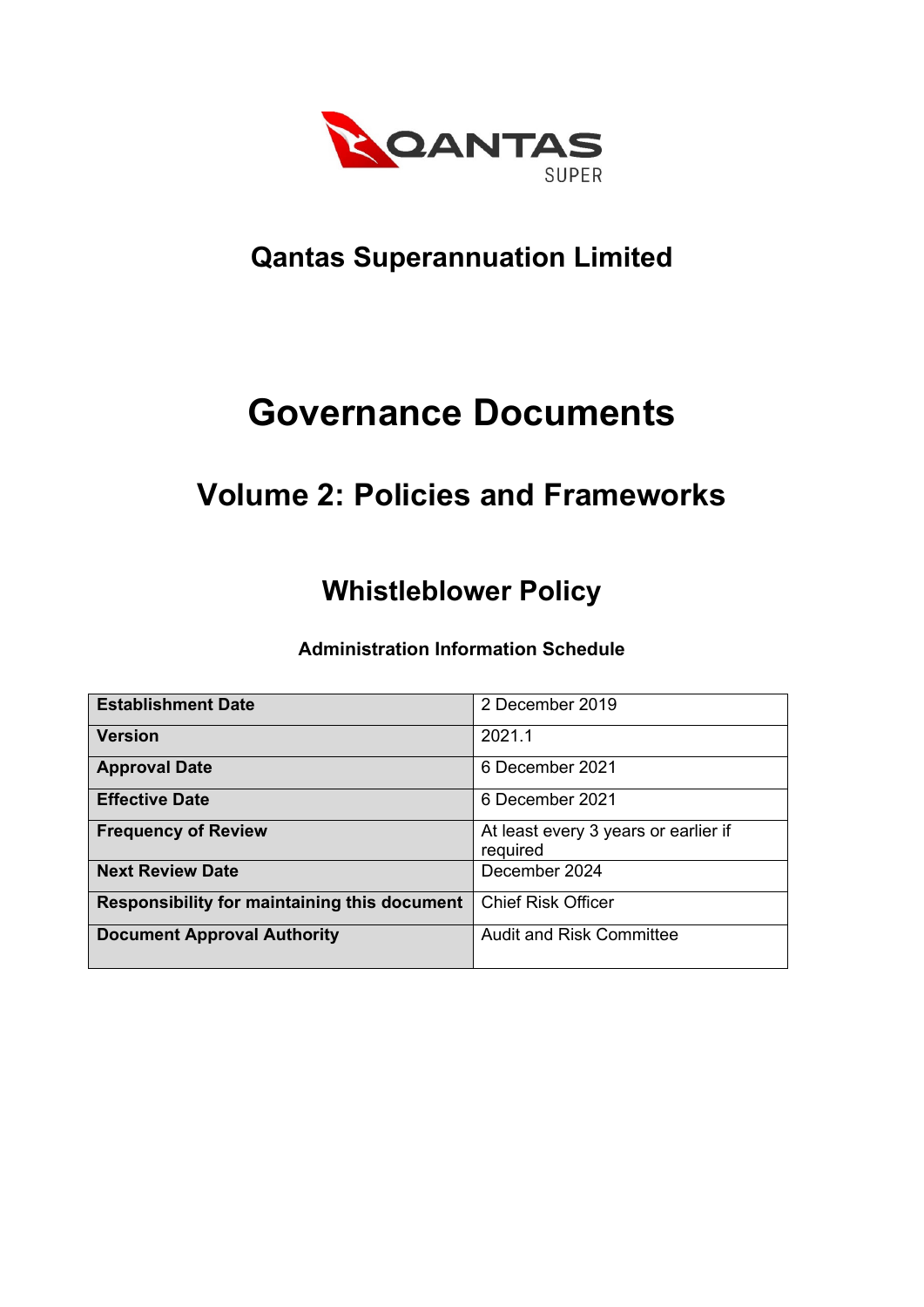# **Table of Contents**

| 1                |     |                                                                       |  |  |
|------------------|-----|-----------------------------------------------------------------------|--|--|
| $\boldsymbol{2}$ |     |                                                                       |  |  |
| 3                |     |                                                                       |  |  |
| 4                |     |                                                                       |  |  |
| 5                |     |                                                                       |  |  |
| 6                |     |                                                                       |  |  |
|                  | 6.1 |                                                                       |  |  |
|                  | 6.2 |                                                                       |  |  |
|                  | 6.3 |                                                                       |  |  |
|                  | 6.4 |                                                                       |  |  |
|                  | 6.5 |                                                                       |  |  |
|                  | 6.6 |                                                                       |  |  |
| $\overline{7}$   |     |                                                                       |  |  |
|                  | 7.1 |                                                                       |  |  |
|                  | 7.2 |                                                                       |  |  |
|                  | 7.3 |                                                                       |  |  |
| 8                |     |                                                                       |  |  |
|                  | 8.1 | Fair treatment of individuals mentioned in a Whistleblowing Report  9 |  |  |
|                  | 8.2 |                                                                       |  |  |
|                  | 8.3 |                                                                       |  |  |
| 9                |     |                                                                       |  |  |
|                  | 9.1 |                                                                       |  |  |
|                  | 9.2 |                                                                       |  |  |
|                  | 10  |                                                                       |  |  |
|                  | 11  |                                                                       |  |  |
| 12               |     |                                                                       |  |  |
|                  |     |                                                                       |  |  |
|                  |     |                                                                       |  |  |
|                  |     |                                                                       |  |  |
|                  |     |                                                                       |  |  |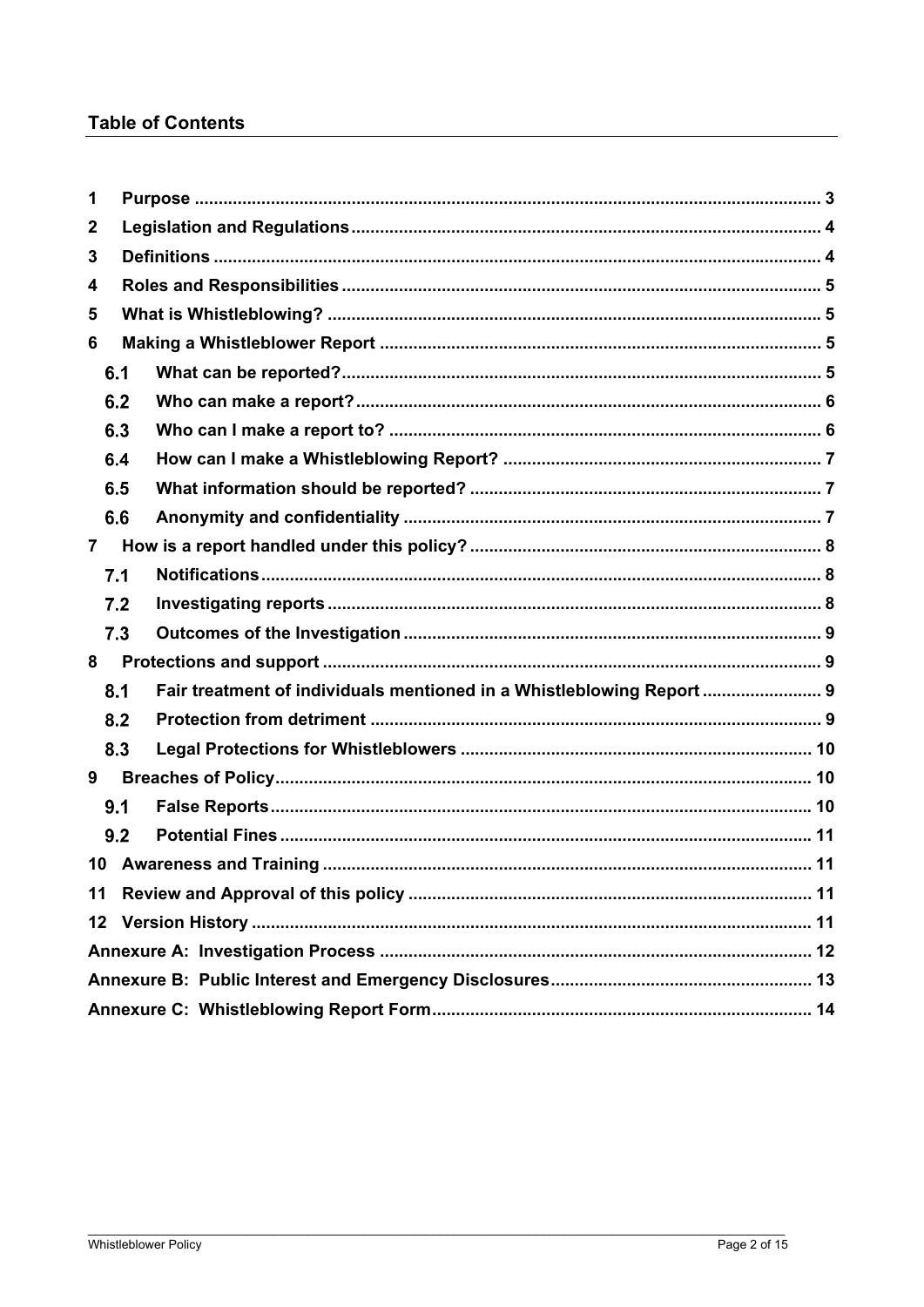### **1 Purpose**

Qantas Superannuation Limited (**QSL** or the **Trustee**) as trustee and Registrable Superannuation Entity **(RSE**) Licensee of the Qantas Superannuation Plan (the **Plan** or **Qantas Super**) is fully committed to practising good corporate governance and to comply with all applicable laws and regulations.

References to, 'we', 'us' or 'our' throughout this document refer individually or collectively to the Trustee.

References to, 'you' throughout this document refer to the potential Whistleblower.

We are committed to fostering a culture where employees are encouraged to speak up on matters of concern. Whistleblowers play a key role in identifying and reporting improper conduct and we encourage anyone who suspects wrongdoing to report it.

A Whistleblower program is an important element in detecting corrupt, illegal or undesirable conduct within an organisation, and as such is a necessary part of achieving good corporate governance and risk management.

We are aware that people may have concerns about reporting such matters and have developed this Policy to provide a safe and secure way for Whistleblowers to disclose suspected wrongdoing. This is important to uncover and prevent improper conduct that may otherwise go unidentified.

This Whistleblower policy (**Policy**) aims to:

- Encourage individuals to raise concerns if they become aware of or suspect improper conduct;
- Provide information about how, and to whom, Whistleblower Reports can be made;
- Ensure individuals who disclose wrongdoing can do so safely, securely and with confidence that they will be protected and supported;
- Ensure Whistleblower Reports under this policy are dealt with appropriately and in a timely manner;
- Provide transparency around our framework for receiving, handling and investigating Whistleblower Reports;
- Promote a workplace environment in which everyone feels encouraged to speak up about improper conduct;
- Support our values and protect the Trustee's long-term sustainability and reputation; and

\_\_\_\_\_\_\_\_\_\_\_\_\_\_\_\_\_\_\_\_\_\_\_\_\_\_\_\_\_\_\_\_\_\_\_\_\_\_\_\_\_\_\_\_\_\_\_\_\_\_\_\_\_\_\_\_\_\_\_\_\_\_\_\_\_\_\_\_\_\_\_\_\_\_\_\_\_\_\_\_\_\_\_\_\_\_\_\_\_\_\_\_\_\_\_\_\_\_\_\_\_

 Meet our legal and regulatory obligations, including providing the protections for Whistleblowers under the *Corporations Act 2001 (Cth)* (**Corporations Act**).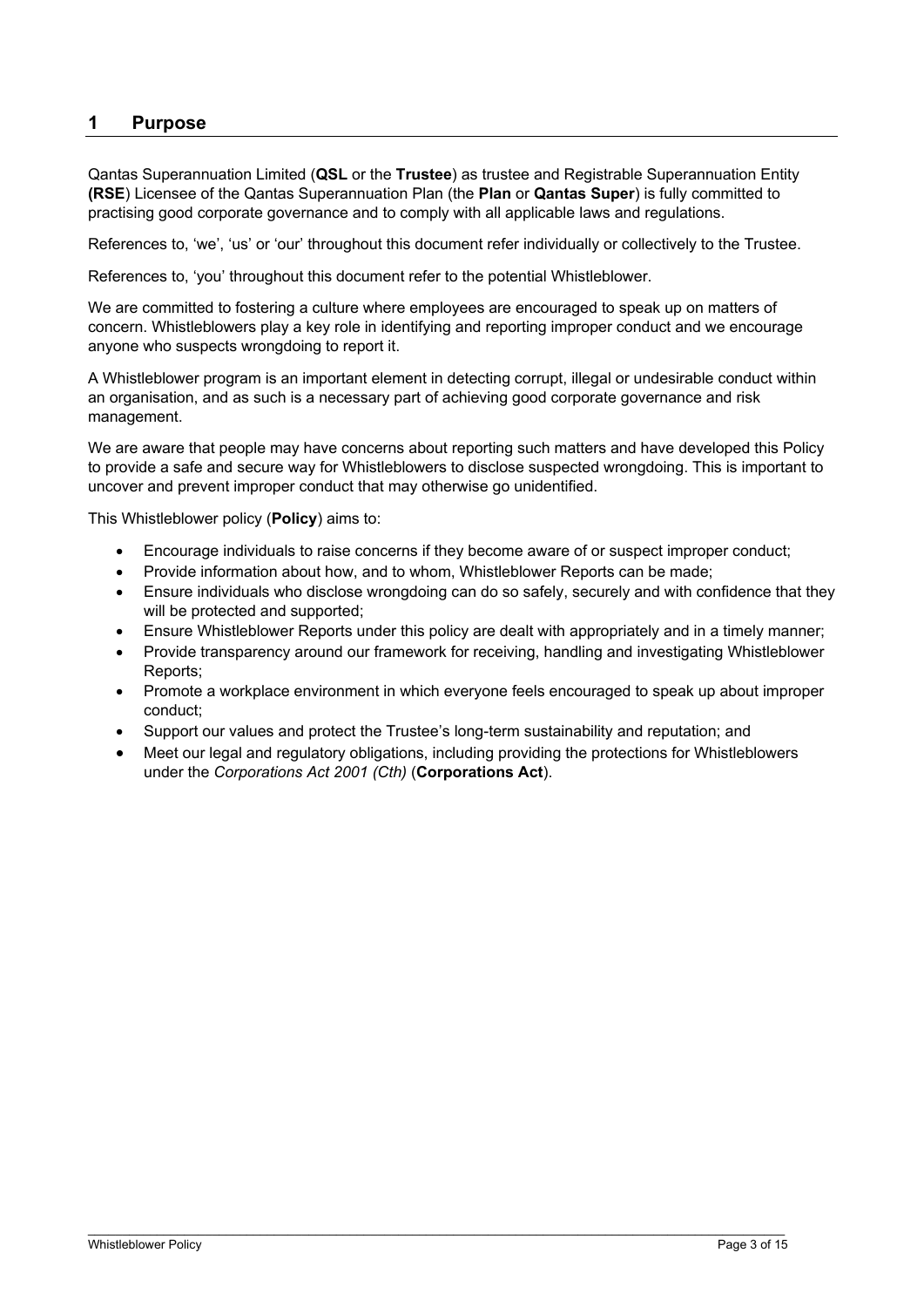# **2 Legislation and Regulations**

This Policy has been prepared with the intention of ensuring that QSL satisfies, on an ongoing basis, the following legislation as amended by the *Treasury Laws Amendment (Enhancing Whistleblowing Protections) Act 2019* in relation to whistleblowing provisions and protections:

- Corporations Act;
- Taxation Administration Act 1953 (**Taxation Administration Act**); and
- *Superannuation Industry (Supervision) Act 1993 (Cth)* (**SIS Act**).

#### **3 Definitions**

The table below defines terms and definitions used in this Policy.

| <b>Term</b>                                                             | <b>Definition</b>                                                                                                                                                                                                                                                                                                                                      |
|-------------------------------------------------------------------------|--------------------------------------------------------------------------------------------------------------------------------------------------------------------------------------------------------------------------------------------------------------------------------------------------------------------------------------------------------|
| <b>AFP</b>                                                              | <b>Australian Federal Police</b>                                                                                                                                                                                                                                                                                                                       |
| <b>APRA</b>                                                             | The Australian Prudential Regulation Authority                                                                                                                                                                                                                                                                                                         |
| <b>ASIC</b>                                                             | The Australian Securities & Investments Commission                                                                                                                                                                                                                                                                                                     |
| <b>ATO</b>                                                              | <b>Australian Taxation Office</b>                                                                                                                                                                                                                                                                                                                      |
| <b>Business Day</b>                                                     | A business day is any day except Saturday, Sunday or a public holiday.                                                                                                                                                                                                                                                                                 |
| <b>Corporations Act</b>                                                 | Corporations Act 2001 (Cth), including regulations made for the purposes<br>of that Act.                                                                                                                                                                                                                                                               |
| <b>Detriment</b>                                                        | The state or cause of being harmed or damaged.                                                                                                                                                                                                                                                                                                         |
| <b>Detrimental Conduct</b>                                              | Conduct, or a threat to engage in conduct, that causes detriment to a<br>Whistleblower.                                                                                                                                                                                                                                                                |
| <b>Disclosable Matters</b>                                              | Disclosable Matters involve information that the Whistleblower has<br>reasonable grounds to suspect concerns misconduct, or an improper state<br>of affairs or circumstances, in relation to Qantas Super.                                                                                                                                             |
| <b>Eligible Recipient</b>                                               | An individual who can receive a Whistleblower Report.                                                                                                                                                                                                                                                                                                  |
| <b>Eligible Whistleblower</b>                                           | An individual who provides information that exposes misconduct within the<br>organisation and to whom the whistleblower protections apply.                                                                                                                                                                                                             |
| <b>Emergency Disclosure</b>                                             | The disclosure of information to a journalist or parliamentarian, where the<br>discloser has reasonable grounds to believe that the information concerns<br>a substantial and imminent danger to the health or safety of one or more<br>persons or to the natural environment.                                                                         |
| <b>Legal Practitioner</b>                                               | An Australian Legal Practitioner who holds a current practising certificate<br>and is either a sole practitioner, an employee of the law firm or a partner<br>of the law firm.                                                                                                                                                                         |
| <b>Whistleblower Report</b><br>(Disclosable Matter Report)<br>or Report | A Whistleblower Report involves information that the Whistleblower has<br>reasonable grounds to suspect concerns, misconduct or an improper state<br>of affairs or circumstances.                                                                                                                                                                      |
| Parliamentarian                                                         | A member of the Commonwealth, state or territory parliaments                                                                                                                                                                                                                                                                                           |
| <b>Personal Work-related</b><br>Grievance                               | A grievance that relates to a person's current or former employment,<br>tending to have implications for the Whistleblower personally, and which<br>does not have any other significant implications for the other persons or<br>entities who are involved in that matter or relate to any conduct, or alleged<br>conduct, about a Disclosable Matter. |
| <b>Public Interest Disclosure</b>                                       | The disclosure of information to a journalist or a parliamentarian, where<br>the Whistleblower has reasonable grounds to believe that making a further<br>disclosure of the information is in the public interest.                                                                                                                                     |
| <b>Qantas Group</b>                                                     | Qantas Airways Limited or any related body corporate                                                                                                                                                                                                                                                                                                   |
| <b>Qantas Group HR</b><br>Representative                                | Assigned Human Resources Representative from the Qantas Group                                                                                                                                                                                                                                                                                          |
| <b>Qualifying Disclosure</b>                                            | When an Eligible Whistleblower makes a Report to an Eligible Recipient,<br>and the Eligible Whistleblower has reasonable grounds to suspect that the<br>disclosure concerns a "Disclosable Matter".                                                                                                                                                    |
| Whistleblower                                                           | An individual who has made a Report that qualifies for protection under<br>the Corporations Act                                                                                                                                                                                                                                                        |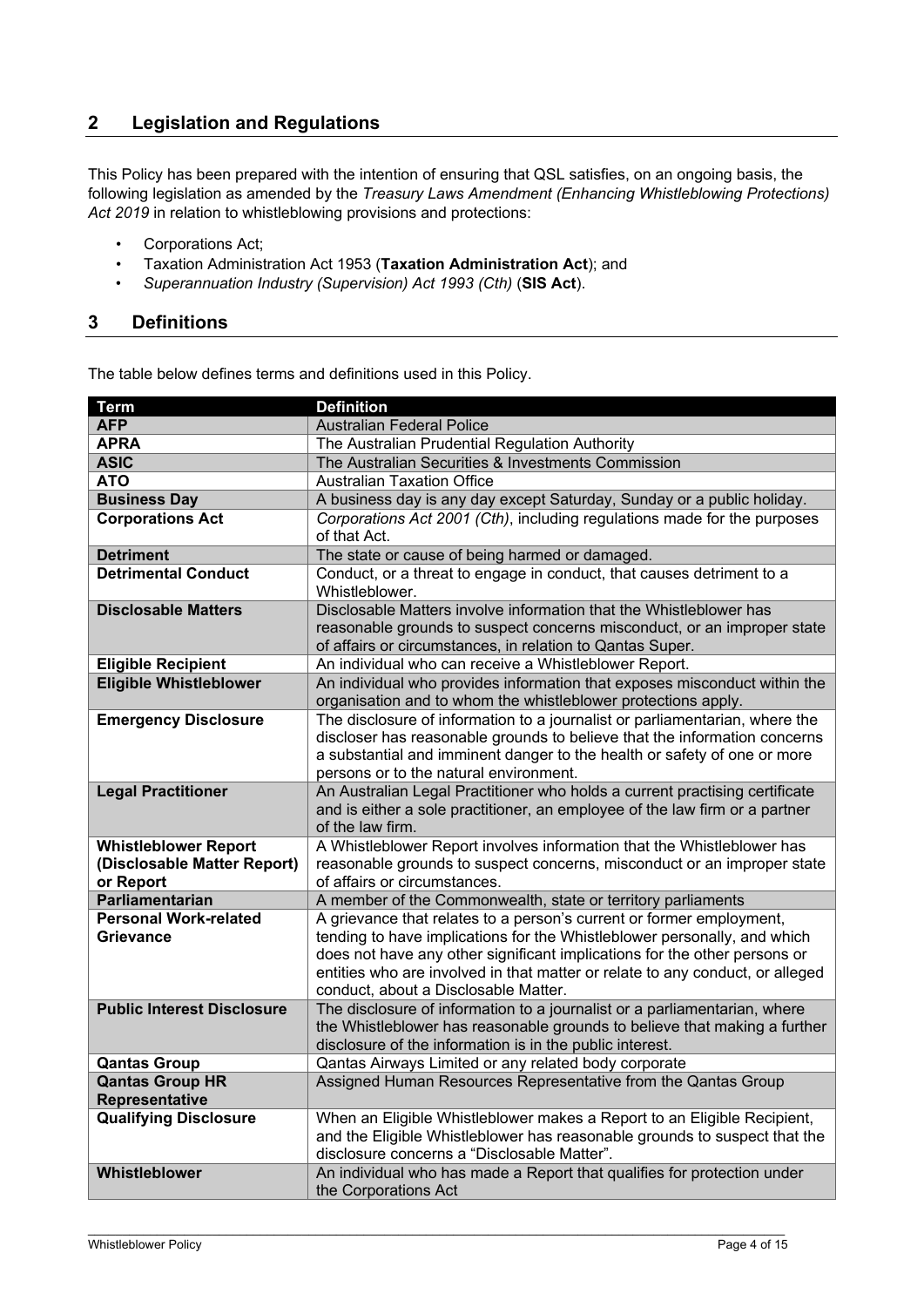## **4 Roles and Responsibilities**

| <b>Role</b>       | <b>Responsibilities</b>                                                                   |
|-------------------|-------------------------------------------------------------------------------------------|
| QSL               | Be aware and comply with this Policy and understand the obligations as a                  |
| <b>Employees</b>  | potential Eligible Whistleblower and potential Eligible Recipient.                        |
|                   | Must not engage in Detrimental Conduct against anyone who speaks up, or                   |
|                   | anyone conducting or assisting in an investigation.                                       |
|                   | Must undertake relevant training at the start of employment.<br>$\bullet$                 |
| Whistleblowing    | Acts independently and has responsibility for conducting preliminary<br>$\bullet$         |
| Investigations    | investigations into any Report received from a Whistleblower.                             |
| Officer (WIO)*    | Ensuring the timely investigation and closure of Whistleblower Reports.<br>$\bullet$      |
|                   | Continuing communications with the Whistleblower, including keeping them<br>$\bullet$     |
|                   | informed of the process of the investigation, outcome of the investigation and            |
|                   | managing any risk of reprisal.                                                            |
|                   | The WIO is the Chief Risk Officer (CRO) or in in the absence of the CRO, the<br>$\bullet$ |
|                   | Risk & Compliance Manager will assume the role of the WIO.                                |
| Whistleblower     | Responsible for protecting the Whistleblower in accordance with this Policy and           |
| <b>Protection</b> | the applicable legislation.                                                               |
| Officer (WPO)*    | Acts independently of the investigation and is there to ensure that the                   |
|                   | Whistleblower's rights are protected, and he/she receives the support they                |
|                   | need during and after the investigation.                                                  |
|                   | The WPO is the Chief Executive Officer (CEO) or in the absence of the CEO,<br>$\bullet$   |
|                   | the Chief Financial Officer (CFO) will assume the role of the WPO.                        |
|                   |                                                                                           |

#### **\*Independence**

 If any matters reported could be a perceived or actual conflict of interest for the WIO or the WPO, the WIO or the WPO must appoint a proxy. Proxies should be:

- a direct report of the CEO;
- independent of either the WIO or the WPO;
- independent from the investigation:
- independent of each other; and
- must be independent of the allegations made in the Whistleblower Report.

# **5 What is Whistleblowing?**

A Whistleblowing Report (or Disclosable Matter Report) can include any concern about QSL, its employees or suppliers' work, values, people or policies. Any current or former employees, officers, directors, associates, suppliers of QSL (and relatives, dependants, spouses of any of those parties) can make a Whistleblower Report to an Eligible Recipient listed in the Policy.

For protections to be afforded to a Whistleblower under the legislation, a Whistleblowing Report must be made by an Eligible Whistleblower to an Eligible Recipient about a Disclosable Matter. This is known as a protected Qualifying Disclosure.

### **6 Making a Whistleblower Report**

#### **What can be reported?**

A Disclosable Matter means any information about QSL (or its officers, suppliers or employees) that you have reasonable grounds to suspect concerns misconduct or an improper state of affairs or circumstances in relation to QSL.

\_\_\_\_\_\_\_\_\_\_\_\_\_\_\_\_\_\_\_\_\_\_\_\_\_\_\_\_\_\_\_\_\_\_\_\_\_\_\_\_\_\_\_\_\_\_\_\_\_\_\_\_\_\_\_\_\_\_\_\_\_\_\_\_\_\_\_\_\_\_\_\_\_\_\_\_\_\_\_\_\_\_\_\_\_\_\_\_\_\_\_\_\_\_\_\_\_\_\_\_\_

Disclosable matters can include:

Fraudulent, dishonest or unethical conduct such as: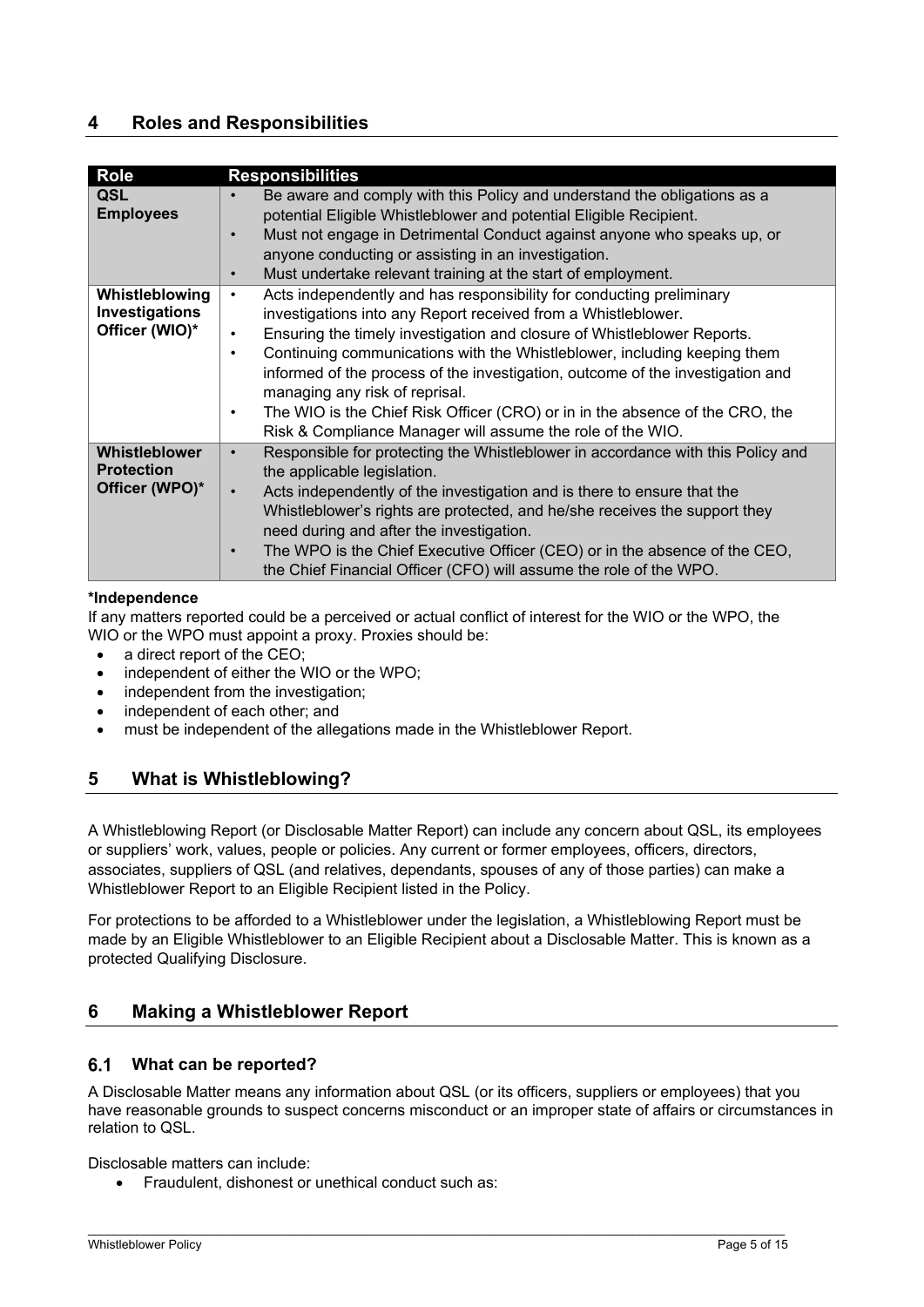- $\circ$  soliciting, accepting or offering a bribe, or other such benefits from another person with the intention of influencing for advantage;
- o deliberate falsification, concealment, or destruction of documentation, or use of falsified documentation;
- $\circ$  intentionally avoiding handling incidents or complaints in accordance with the relevant policy;
- o substantial mismanagement of the Trustee's resources;
- o illegal tax avoidance; and
- o dishonest activity causing actual or potential financial loss to QSL;
- Unlawful harassment and discrimination;
- Corrupt behaviour (including bribery, acting dishonestly, dishonestly failing to act or dishonestly taking advantage of an employment position);
- Behaviour that is in breach of a legal obligation or the law;
- Conduct which may be detrimental to QSL (or its officers, suppliers or employees) by way of financial or non-financial loss or harm;
- Conduct that constitutes an offence against any other law of the Commonwealth that is punishable by imprisonment for a period of 12 months or more;
- Illegal conduct (including in relation to theft, illicit drugs, violence or criminal damage to property);
- Conduct that represents a danger to the public or the financial system; or
- Any behaviour that poses a serious risk to health and safety.

If you are unsure whether the Disclosable Matter should be reported, you can obtain additional information regarding reporting prior to making the report via ASIC's website (information sheets 238 and 239) or discussing the matter with the WPO.

#### **Types of matters that are not covered by this Policy**

This Policy does not apply to member complaints about QSL; QSL's employees or contractors; or the Plan.

Whistleblower Reports that are not about Disclosable Matters do not qualify for protection under the Corporations Act.

Personal Work-related Grievances of current or former employees are not covered under this Policy however may be protected under other legislation. Personal Work-related Grievances include:

- an interpersonal conflict between employees;
- decisions about the engagement, transfer or promotion of the Whistleblower;
- decisions about the terms and conditions of engagement of the Whistleblower; and
- decisions to suspend or terminate the engagement of the Whistleblower.

In the first instance, we encourage you to bring the grievances that are not covered by this Policy to the attention of your manager, but if this is not possible, raise with your Qantas Group HR Representative.

#### **Who can make a report?**

A Whistleblower that qualifies for protection under this Policy (Eligible Whistleblower) is an individual, who is, or has been, any of the following in relation to QSL:

- Directors:
- Employees and temporary staff (including contractors and secondees);
- Service providers (e.g. auditors, accountants, consultants) and suppliers;
- Employees of service providers/suppliers (e.g. custodians, investment managers); and
- Spouse, relative or dependent of any of the above persons.

#### **Who can I make a report to?**

A Whistleblower Report must be made to an Eligible Recipient to qualify for whistleblower protection under the legislation which includes:

- Directors of the Trustee:
- The CEO and any member of the Leadership Team (i.e. those directly reporting to the CEO);

- The Company Secretary of the Trustee;
- The Trustee's external and internal auditors;
- The Plan Actuary;
- ASIC or APRA; or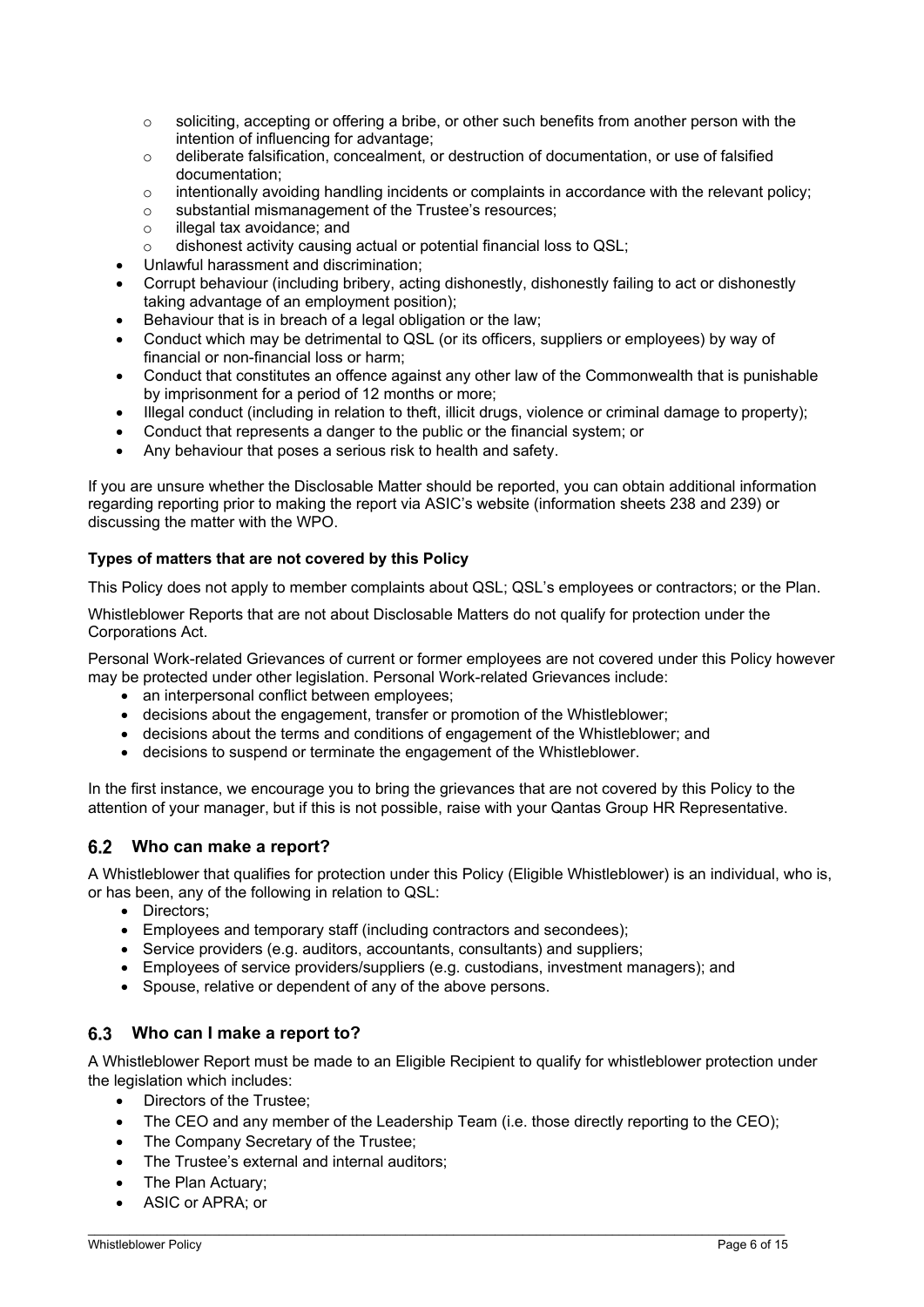• A Legal Practitioner.

#### **How can I make a Whistleblowing Report?**

There are three avenues through which you can raise a Whistleblowing Report and receive protection – internally or externally as outlined below.

#### **6.2.1 Internal Reporting**

We encourage anyone who has reasonable grounds to suspect improper conduct or adverse action to report to the WIO or another Eligible Recipient (refer to section 6.3). You may choose to:

- Contact the Eligible Recipient in person or by phone;
- Email the Eligible Recipient (if you wish to remain anonymous, you may choose to create an email account to mask your identity or adopt a pseudonym); or
- Post a letter to the Eligible Recipient via internal mail or addressed to their workplace.

If you are making an anonymous report, please provide as much information as possible. For further information on how we will protect your anonymity refer to section 6.6.

#### **6.2.2 Qantas Group Reporting**

As QSL is a related body corporate of Qantas Airways Limited, you can also report to certain people within, and external to, the Qantas Group.

The options available for reporting via the Qantas Group are different. Please refer to the Qantas Group Whistleblower Policy (available on the Qantas Group website) for further information on the Qantas Group's approach to handling reports.

Reports made this way will be handled in accordance with the Qantas Group Whistleblower Policy, in which case this Policy will not apply.

#### **6.2.3 External Reporting**

Whilst we encourage Whistleblower Reports to be made internally, you may also choose to make a Report directly to regulatory authorities, for example ASIC, APRA, or the ATO (for matters relating to taxation). The respective websites of ASIC, APRA and ATO provide further detail about when and how you can make a Report to each body.

An Emergency Disclosure and/or a Public Interest Disclosure may, in certain circumstances, be made to a Parliamentarian or to a journalist. The criteria for such disclosures are detailed in Annexure B, however before making disclosures of this kind, an independent Legal Practitioner should be contacted.

#### **What information should be reported?**

You should include as much information as possible about the incident or action, including but not limited to:

- Name(s) of people involved:
- Date, time and location of the misconduct; and
- Any other details of the incident or action, evidence of events (e.g. documents or emails) including information about financial or non-financial loss and whether it has occurred on other occasions.

A Whistleblowing Report Form (Form) is available (refer to Annexure C) to facilitate reporting correct information. This Form can be utilised by both the Whistleblower and Eligible Recipient.

#### **Anonymity and confidentiality**

You are entitled to remain anonymous or may place restrictions on who is informed of your identity and the information included in your Whistleblower Report and still be protected under the Corporations Act. This may continue throughout the investigation and after the investigation is finalised. There is legal protection available which carries serious penalties for individuals and companies that breach the protection available under the legislation.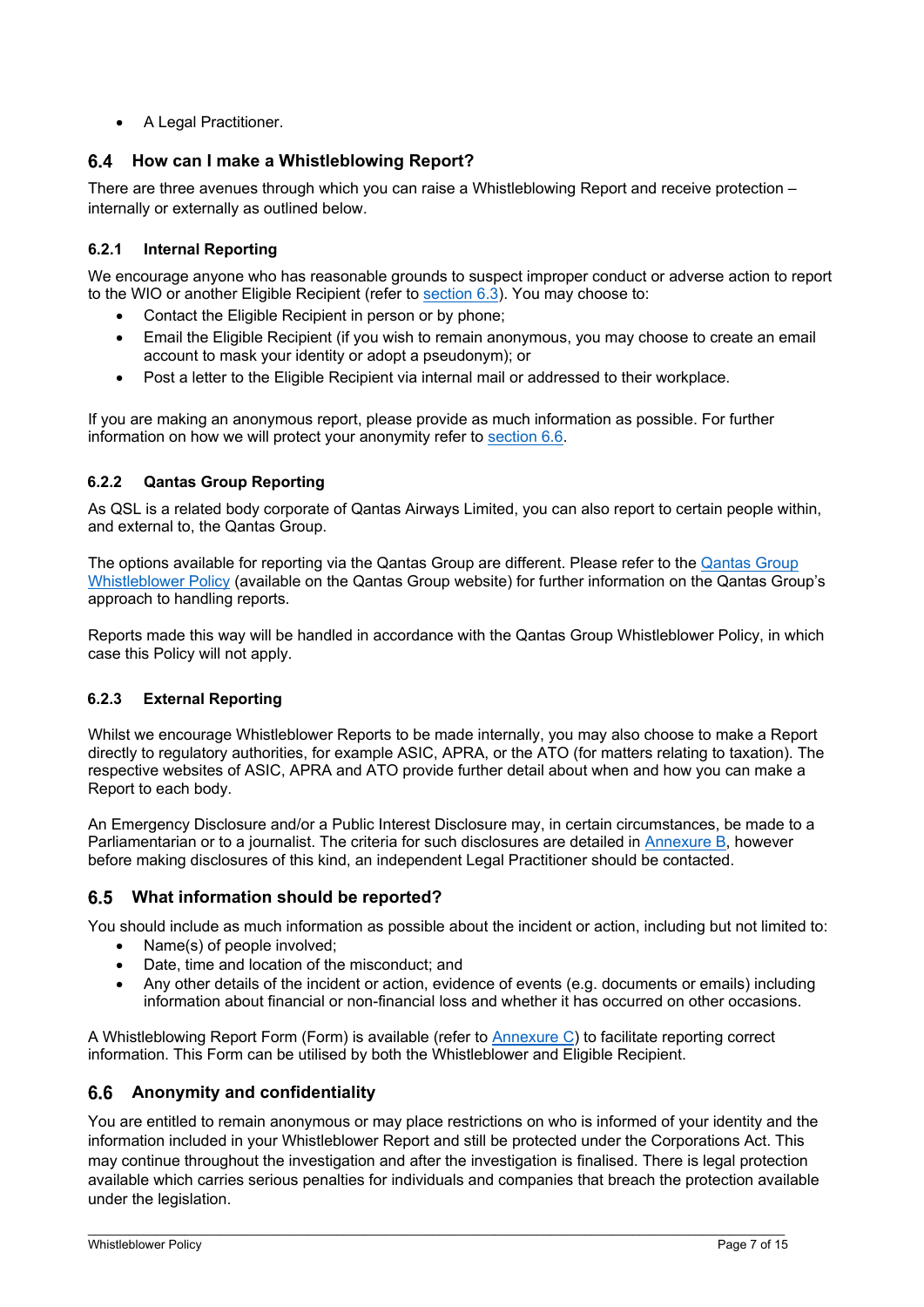Whilst we will attempt to investigate the Report, you should understand that restricting information for the purposes of maintaining anonymity may prevent us from being able to investigate the Report effectively.

You can refuse to answer any questions that you feel could reveal your identity, including follow up conversations, however you should maintain ongoing two-way communication with us. All records relating to a Report will be stored securely, remain confidential and access will be limited to those directly involved in managing and investigating the Report.

If you choose to disclose your identity, your details will only be used in connection with the investigation and will not be revealed to anyone unless:

- QSL are legally obliged to disclose the identity;
- QSL need to obtain legal advice or legal representation;
- QSL decide to report the matter to the relevant regulatory bodies (e.g. ASIC or APRA) or the Australian Federal Police; or
- you provide your consent in writing.

A person can disclose the information contained in a report with or without your consent if:

- the information does not include your identity;
- QSL has taken all reasonable steps to reduce the risk that you will be identified from the information; and
- it is necessary for investigating the issues raised.

QSL will adopt measures to support and protect the Whistleblower's identify, which may include:

- only a restricted number of people who are directly involved in handling and investigating a report will be made aware of an Eligible Whistleblower's identity (subject to consent) or information that is likely to lead to the identification of the Eligible Whistleblower;
- each person who is involved in handling and investigating a Whistleblower Report will be reminded about the confidentiality requirements, including that an unauthorised report of a Whistleblower's identity may be a criminal offence;
- communication with the Whistleblower will be through anonymised email addresses; or
- adopting a pseudonym— this may be appropriate in circumstances where the Whistleblower's identity is known to their supervisor or the WIO, but the Whistleblower prefers not to disclose their identity to others.

If a breach of confidentiality has occurred, you can lodge a complaint with the WPO or with a regulator, such as ASIC, APRA or the ATO, for investigation.

### **7 How is a report handled under this policy?**

#### **Notifications**

If you have identified yourself, the WIO will inform the WPO as soon as they receive a Whistleblowing Report.

The WIO will notify the Chair of the Board and the CEO within 5 Business Days of a Whistleblowing Report being received as well as the outcomes of the investigation. Anonymity and confidentiality will be maintained.

Whistleblowing matters will be included in regular reporting to the Board and the Audit & Risk Committee (ARC) ensuring anonymity is maintained.

#### **Investigating reports**

All concerns are investigated and recorded confidentially and objectively. If the Whistleblower Report relates in whole or in part to the Qantas Group, the matter will be referred for handling under the Qantas Group Whistleblower Policy.

All Reports received by Eligible Recipients will be forwarded to the WIO who will carry out an initial assessment of the issues raised in the Report to determine whether it qualifies for protection and if a formal investigation is required.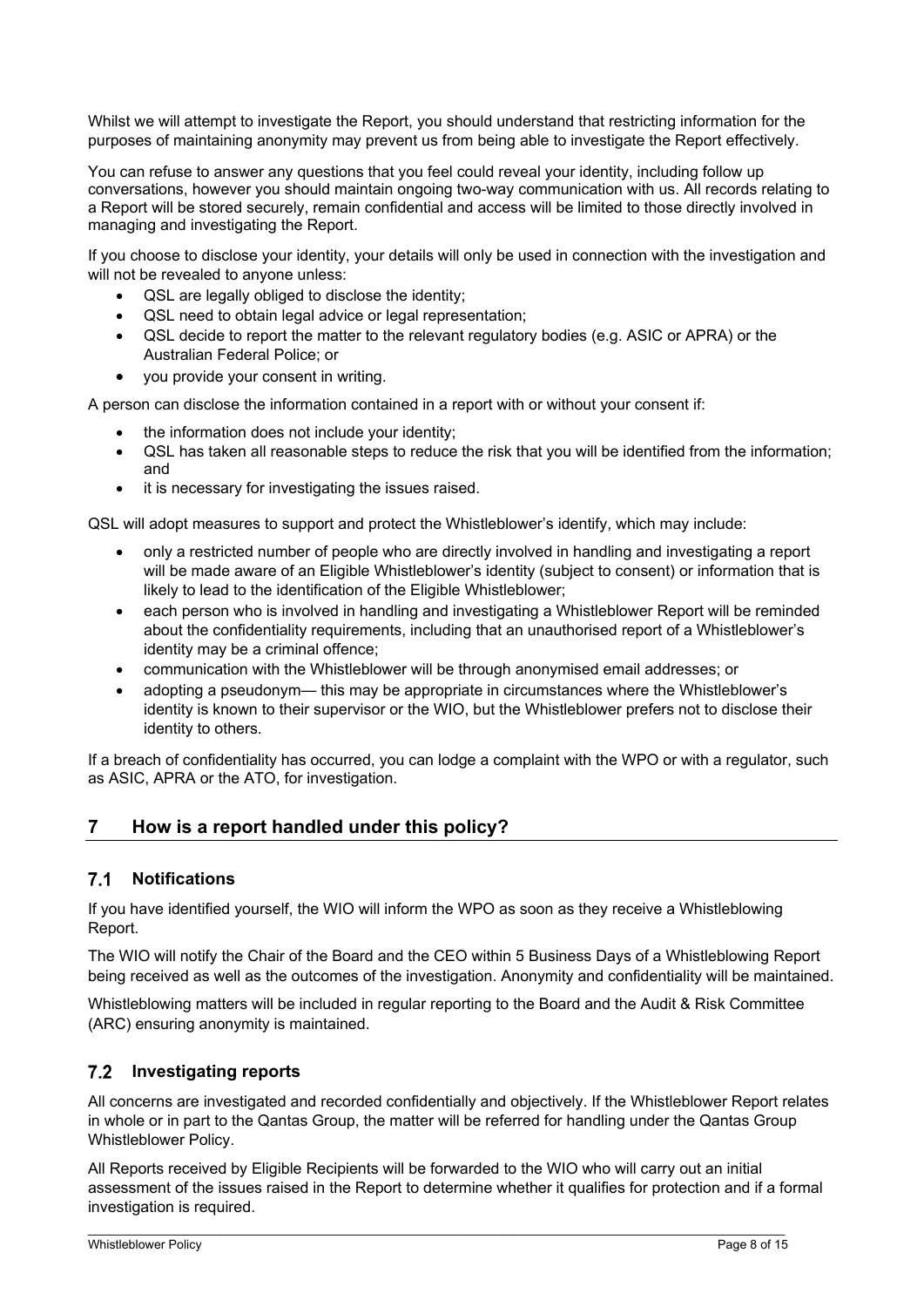You can expect to receive a preliminary response from the WIO within 5 Business Days.

If a formal investigation is required, the WIO will determine what action is required, and by whom that action is to be taken. Any investigation of a Whistleblowing Report will be conducted in a procedurally fair manner and in a timeframe, reasonable in the circumstances.

Where possible, you will be kept informed of the outcomes of the investigation into the Report subject to privacy and confidentiality considerations. Your identity will not be revealed to any implicated party (unless requested).

To understand the steps that we will take to investigate a Whistleblower Report of improper conduct refer to Annexure A.

#### **Outcomes of the Investigation**

At the end of the investigation, the WIO will submit a final investigation report to the Chair of the Board and the CEO. The report will:

- summarise the conduct of the investigation and the evidence collected;
- draw conclusions about the extent of the matter and its consequences, including non-compliance with the law, policies or codes of conduct; and
- recommend remedial action to prevent recurrence of the matter (including any disciplinary action against the perpetrator).

Where the findings of an investigation indicate a matter that may constitute a breach of law or regulation that could cause substantial harm to QSL, the WIO will determine whether an immediate notification to the appropriate authority (such as the police, APRA or ASIC) is required.

You will be notified once the investigation has concluded, and where appropriate, given information regarding the outcome of the investigation. There may be circumstances where it is not suitable to provide details of the investigation, however you will be provided with as much information as possible to assure that the Whistleblower Report has been investigated in accordance with this Policy.

#### **8 Protections and support**

An Eligible Whistleblower who makes a report about improper conduct to an Eligible Recipient will be protected by the Whistleblower protections under this Policy and the relevant legislation. An Eligible Whistleblower still qualifies for protection even if their Report turns out to be incorrect.

#### **Fair treatment of individuals mentioned in a Whistleblowing Report**

QSL will ensure the fair treatment of employees who are mentioned in a Whistleblower Report and will adopt the following measures:

- Reports will be handled confidentially;
- each Report will be assessed and may be the subject of an investigation;
- the objective of an investigation is to determine whether there is enough evidence to confirm or disprove the matters reported;
- when an investigation needs to be undertaken, the process will be objective, fair and independent; and
- an employee who is the subject of a Report will be advised about the subject matter of the Report and may contact QSL's support services.

#### **8.2 Protection from detriment**

We strictly prohibit all forms of Detrimental Conduct against the Eligible Whistleblower. Eligible Whistleblowers are protected under the Whistleblower Protection Scheme from victimisation and suffering any "Detriment" by reason of the Qualifying Disclosure. Detrimental Conduct means any actual or threatened conduct that could cause Detriment to someone as a result of making a Whistleblower Report, including: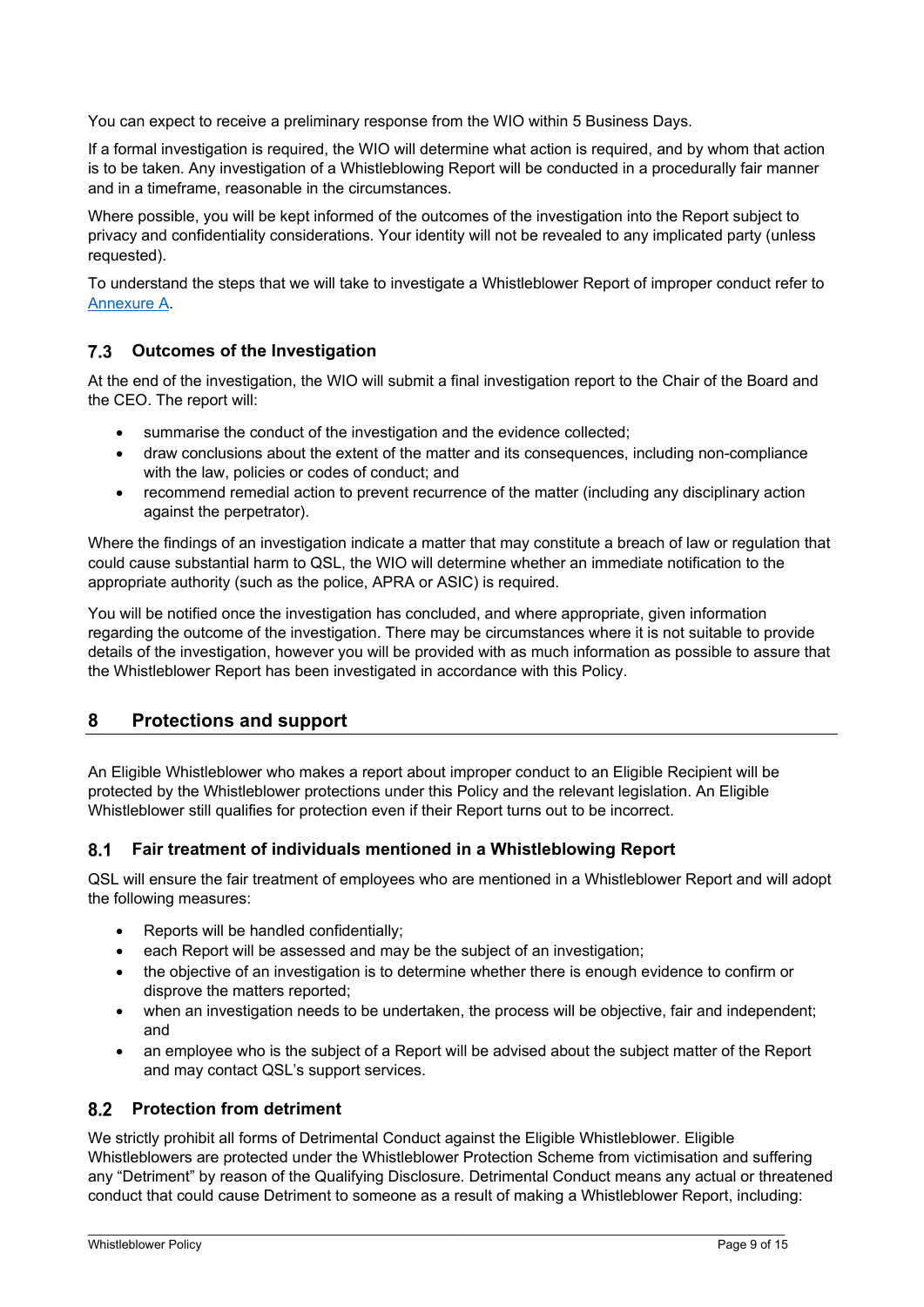- termination of employment;
- alteration of an employee's position or duties to his or her disadvantage;
- harassment, bullying or intimidation;
- unlawful discrimination;
- harm or injury, including psychological harm;
- damage to a person's property;
- damage to a person's reputation; or
- any other conduct that constitutes retaliation.

We will adopt measures to support and protect Eligible Whistleblowers from Detriment, which may include the following measures:

- assessment of the risk of Detriment against an Eligible Whistleblower and other persons;
- making support services (including counselling or other professional or legal services) available;
- support to help an Eligible Whistleblower minimise and manage stress, time or performance impacts, or other challenges resulting from the Whistleblower Report or its investigation;
- consideration of changes to the Eligible Whistleblower's responsibilities;
- ensuring that management are aware of their responsibilities to maintain the confidentiality of an Eligible Whistleblower, address the risks of isolation or harassment, manage conflicts, and ensure fairness when managing the performance of a Whistleblower; and
- enabling a Whistleblower to lodge a complaint if they have suffered Detriment.

Eligible Whistleblowers (or any other employee or person) can seek compensation and other remedies through the courts if they suffer loss, damage or injury because of the Whistleblower Report and where the entity has failed to take reasonable precautions to prevent the Detrimental Conduct. In addition, an Eligible Whistleblower may seek legal advice or contact regulatory bodies if they believe they have suffered **Detriment** 

#### **Legal Protections for Whistleblowers**

The Whistleblower Protection Regime applies to a Whistleblower who seeks advice from a Legal Practitioner about the operation of the Whistleblower Protection Regime, or if the person is seeking representation in relation to it (even in the event that the Legal Practitioner concludes that a Report does not relate to a 'Disclosable Matter').

Eligible Whistleblower's may also be able to rely on the following legal protections:

- identity protection (confidentiality);
- protection from detrimental acts or omissions;
- compensation and remedies; and/or
- civil, criminal and administrative legal action.

The protections listed above do not grant immunity for any misconduct an Eligible Whistleblower has engaged in that is revealed in their disclosure.

The protections apply to internal Whistleblower Reports, Reports to Legal Practitioners, Reports to regulatory and other external bodies in addition to Public Interest and Emergency Disclosures.

#### **9 Breaches of Policy**

#### **False Reports**

We will treat all Whistleblower Reports seriously and endeavour to protect anyone who raises concerns in line with this Policy. However, false Reports can have significant effects on QSL's reputation and would also cause considerable waste of time and resources. A deliberately false disclosure under this Policy will be treated as a serious disciplinary matter, a consequence for which may include the termination of employment.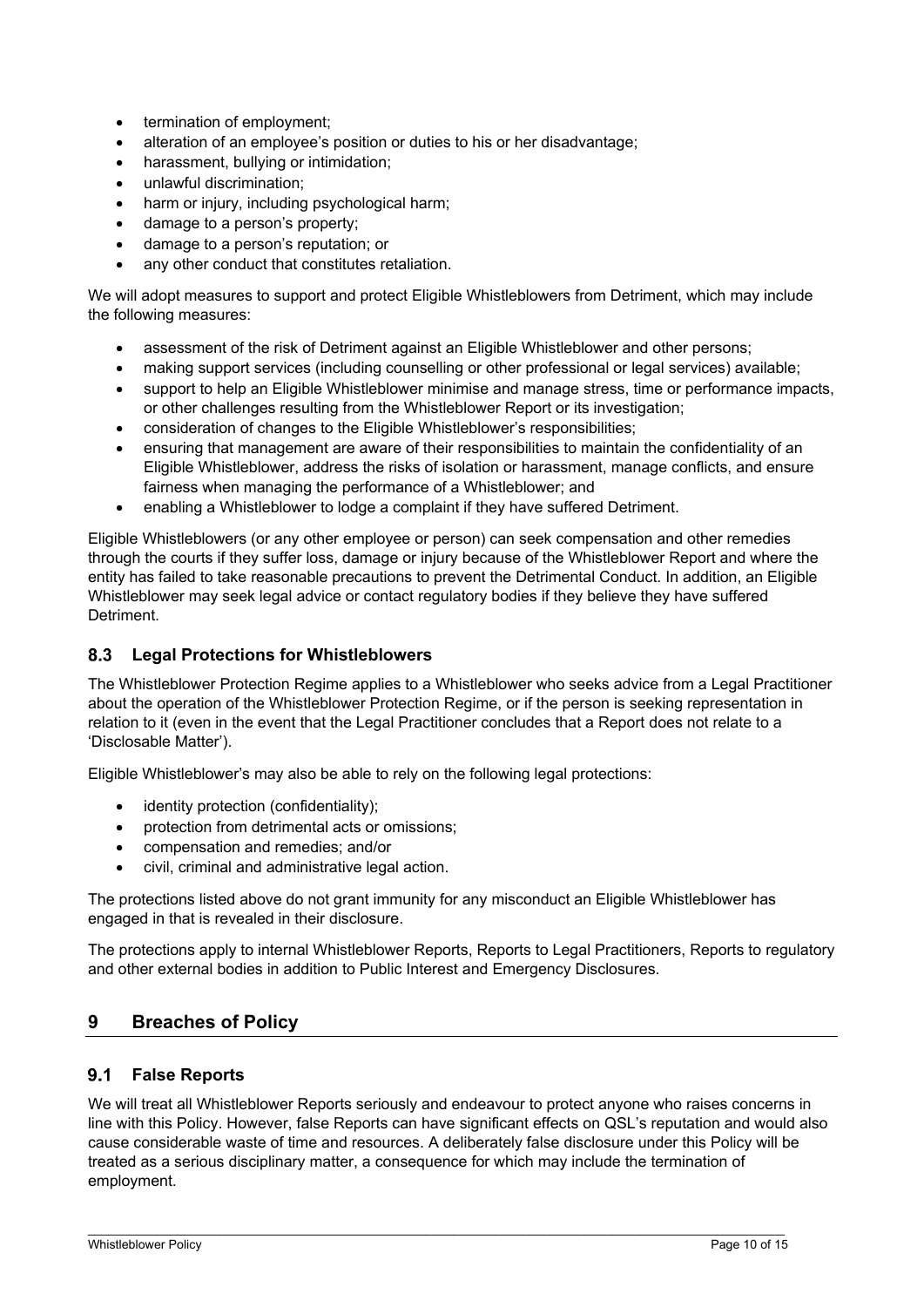#### **Potential Fines**

In addition to disciplinary action, Australian legislation includes penalties that apply to persons who fail to maintain Whistleblower protections.

Disclosure of an Eligible Whistleblower's identity without consent could result in a fine of up to \$1,050,000 for an individual and \$10,500,000 for an organisation. Whistleblowers who make a Report in compliance with the law will be protected from retaliation.

#### **10 Awareness and Training**

All employees and directors will be made aware of this Policy as part of our induction program. All employees receive training regarding the contents of this Policy on a regular basis. Eligible Recipients will be provided specialist training in the Trustee's processes and procedures for receiving and handling Whistleblowing Reports, including training relating to confidentiality and the prohibitions against Detrimental Conduct.

A copy of this Policy is available to all employees, officers, directors, associates, suppliers, relatives, dependants, spouses of those parties and the general public via:

- Qantas Super Intranet; and
- Qantas Super website

A copy of this Policy is provided to all Directors of QSL before they assume their position.

#### **11 Review and Approval of this policy**

This Policy is subject to review at any time, but particularly where the following criteria apply:

- Legislative changes or rulings by a regulator that require a review of the Policy;
- The Policy is no longer appropriate;
- There are reasons to believe that this Policy has failed, or may fail, to support the Trustee's compliance and/or obligations; and/or
- The structure, size or complexity of the Plan has changed.

At a minimum, this Policy will be reviewed at least every 3 years by the Risk and Compliance Team and approved by the ARC.

#### **12 Version History**

| <b>Version</b> | <b>Approved Date</b> |                       | <b>Notes</b>                                                                                                                                                                                                                                                                           |
|----------------|----------------------|-----------------------|----------------------------------------------------------------------------------------------------------------------------------------------------------------------------------------------------------------------------------------------------------------------------------------|
| 2021.1         | <b>ARC</b>           | 6<br>December<br>2021 | Following the transfer of responsibility for whistleblowing from Legal<br>to Risk, a Line 2 review of the Policy and associated procedures has<br>been undertaken. The key changes to the Policy include:<br>A change in the overall language to make it more user friendly<br>$\circ$ |
|                |                      |                       | as the Policy is required to be on our public website;<br>Roles & Responsibilities defined including the WIO & WPO and<br>$\circ$<br>Eligible Recipients; and<br>Inclusion of a "Whistleblowing Reporting Form" template<br>$\circ$                                                    |
| 2019.1         | Board                | 2<br>December<br>2019 |                                                                                                                                                                                                                                                                                        |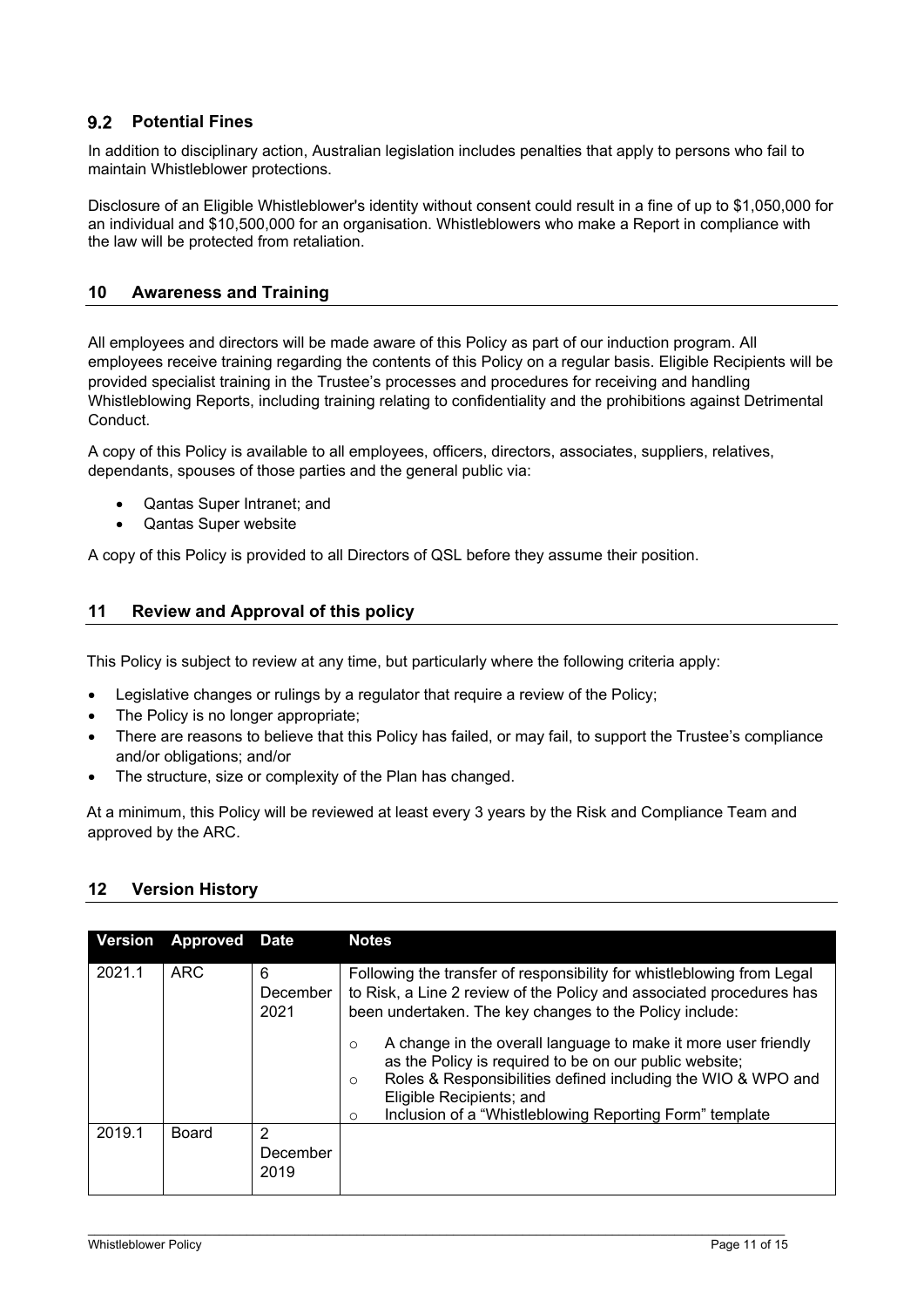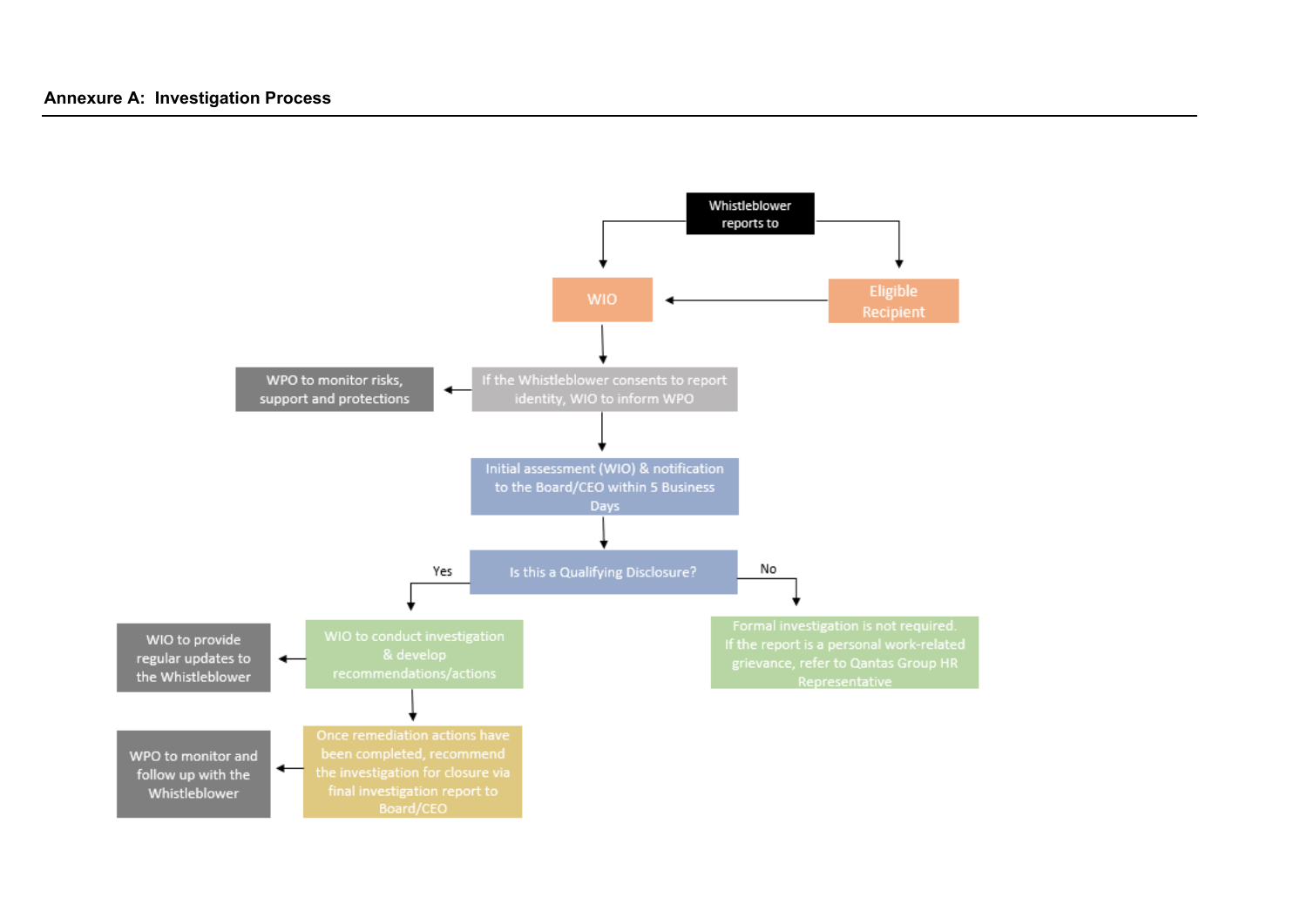#### **Annexure B: Public Interest and Emergency Disclosures**

A Whistleblower can make a Public Interest Disclosure or an Emergency Disclosure to a journalist or a Parliamentarian under certain circumstances and can be protected under this Policy. The criteria for making a Public Interest Disclosure or Emergency Disclosure is outlined below.

| <b>Public Interest Disclosures requirements</b>                                                                                                                                                                                                        | <b>Emergency Disclosures requirements</b>                                                                                                                                                                     |
|--------------------------------------------------------------------------------------------------------------------------------------------------------------------------------------------------------------------------------------------------------|---------------------------------------------------------------------------------------------------------------------------------------------------------------------------------------------------------------|
| The Whistleblower has previously made a                                                                                                                                                                                                                | The Whistleblower has previously made a                                                                                                                                                                       |
| Qualifying Disclosure to ASIC, APRA or a                                                                                                                                                                                                               | qualifying disclosure to ASIC, APRA or a prescribed                                                                                                                                                           |
| prescribed Commonwealth authority and;                                                                                                                                                                                                                 | Commonwealth authority and;                                                                                                                                                                                   |
| at least 90 days have passed since the<br>Whistleblower was made to ASIC, APRA or<br>another Commonwealth body prescribed by<br>regulation;                                                                                                            | the Whistleblower has reasonable grounds to<br>believe that the information concerns a<br>substantial and imminent danger to the health<br>or safety of one or more persons or to the<br>natural environment; |
| the Whistleblower has reasonable grounds to                                                                                                                                                                                                            | the extent of the information disclosed is no                                                                                                                                                                 |
| believe that no action is being taken, in relation                                                                                                                                                                                                     | greater than is necessary to inform the                                                                                                                                                                       |
| to their report;                                                                                                                                                                                                                                       | journalist or parliamentarian of the substantial                                                                                                                                                              |
| the Whistleblower has reasonable grounds to                                                                                                                                                                                                            | and imminent danger; and                                                                                                                                                                                      |
| believe that making a further report is in the                                                                                                                                                                                                         | before making the Public Interest Disclosure,                                                                                                                                                                 |
| public interest; and                                                                                                                                                                                                                                   | the Whistleblower has given written notice to                                                                                                                                                                 |
| before making the Public Interest Disclosure,<br>the Whistleblower has given written notice to the<br>body that includes sufficient information to<br>identify the previous report and states the<br>intention of making a Public Interest Disclosure. | the body that includes sufficient information to<br>identify the previous disclosure and states the<br>intention of making an Emergency Disclosure.                                                           |

A Whistleblower should contact a Legal Practitioner before making a Public Interest Disclosure or an Emergency Disclosure.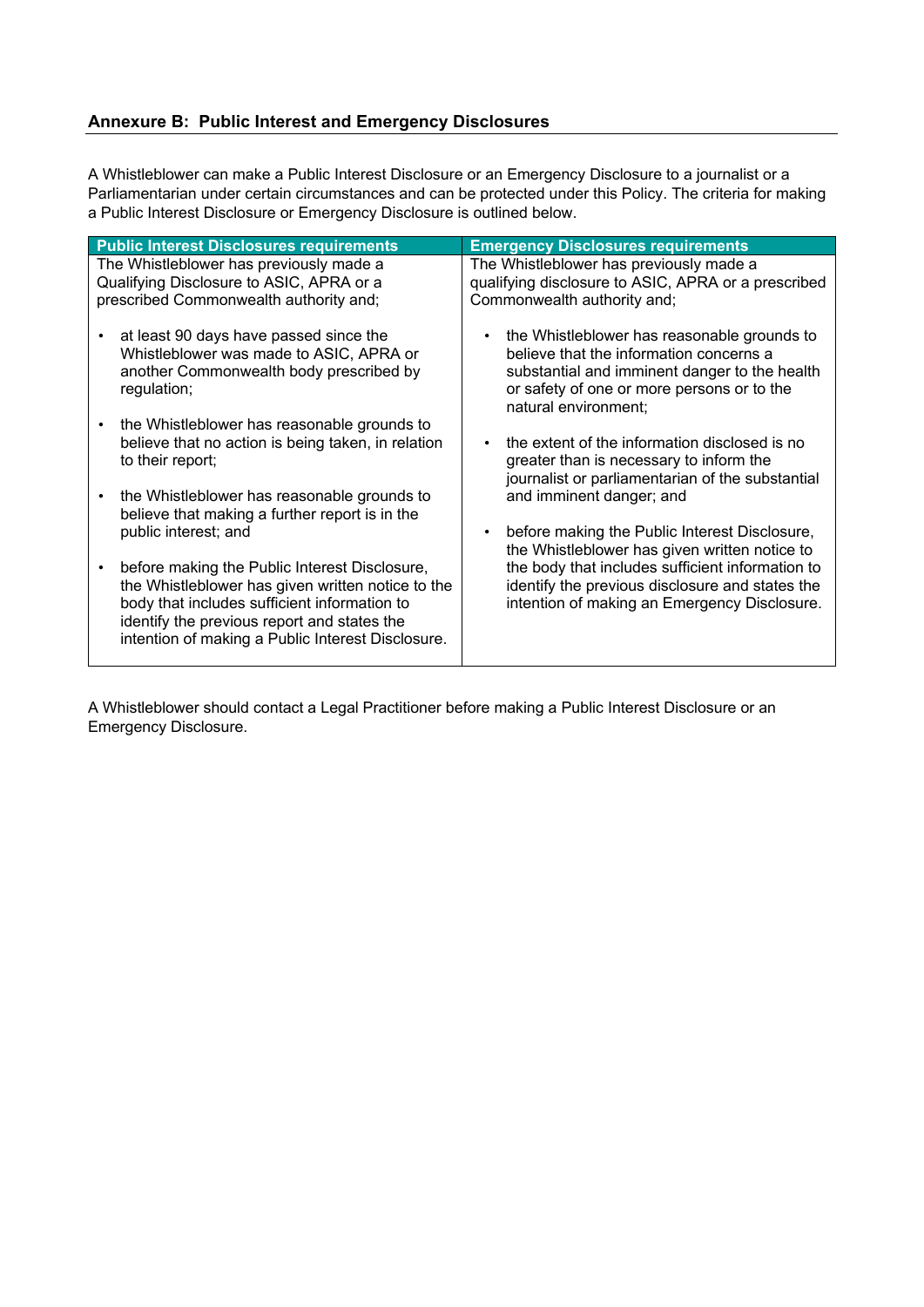Please refer to the Whistleblower Policy before completing a Whistleblower Report.

|                                                                                                                                                                                                                                                                                                                                                                                                                                                                        | <b>Section 1: Consent to Disclosure for Investigation Purposes</b>                                                                                                                              |  |  |  |  |
|------------------------------------------------------------------------------------------------------------------------------------------------------------------------------------------------------------------------------------------------------------------------------------------------------------------------------------------------------------------------------------------------------------------------------------------------------------------------|-------------------------------------------------------------------------------------------------------------------------------------------------------------------------------------------------|--|--|--|--|
| Date:                                                                                                                                                                                                                                                                                                                                                                                                                                                                  |                                                                                                                                                                                                 |  |  |  |  |
| $\Box$<br>$\Box$                                                                                                                                                                                                                                                                                                                                                                                                                                                       | I am an Eligible Recipient and have received a Whistleblower Report on behalf of<br>the Whistleblower (go to Section 2).<br>I am a Whistleblower making a Report                                |  |  |  |  |
|                                                                                                                                                                                                                                                                                                                                                                                                                                                                        | <b>Declaration</b>                                                                                                                                                                              |  |  |  |  |
| I believe that the information I have disclosed is true.<br>Ш<br>My disclosure is entirely voluntary and without any threat exerted over me by anyone.<br>□<br>I have read and received a copy of the Whistleblowing Policy.<br>$\Box$<br>I wish to remain anonymous (if ticked, you do not have to complete the 'Personal Details'<br>$\Box$<br>section of this form).<br>I would like a summary of the investigation and proposed actions to be provided to me.<br>□ |                                                                                                                                                                                                 |  |  |  |  |
| <b>Consent</b>                                                                                                                                                                                                                                                                                                                                                                                                                                                         |                                                                                                                                                                                                 |  |  |  |  |
|                                                                                                                                                                                                                                                                                                                                                                                                                                                                        | By making this Whistleblowing Report I consent to the use of the information provided in this<br>Report in accordance with the QSL Whistleblowing Policy and all relevant laws and regulations. |  |  |  |  |
|                                                                                                                                                                                                                                                                                                                                                                                                                                                                        | $\Box$ I give my consent to the disclosure of my identity, under conditions of confidentiality, except for<br>the purpose of investigation and reporting, to the people in the following roles: |  |  |  |  |
| $\bullet$<br>$\bullet$                                                                                                                                                                                                                                                                                                                                                                                                                                                 | Whistleblowing Investigations Officer (WIO)<br>Whistleblower Protection Officer (WPO)                                                                                                           |  |  |  |  |
|                                                                                                                                                                                                                                                                                                                                                                                                                                                                        | <b>Personal Details of Whistleblower (OPTIONAL)</b>                                                                                                                                             |  |  |  |  |
|                                                                                                                                                                                                                                                                                                                                                                                                                                                                        | While you are under no obligation, it is recommended that you provide your contact details as you<br>may need to be contacted in the future if clarification or further information is needed   |  |  |  |  |
| <b>Name</b>                                                                                                                                                                                                                                                                                                                                                                                                                                                            |                                                                                                                                                                                                 |  |  |  |  |
| <b>Position</b>                                                                                                                                                                                                                                                                                                                                                                                                                                                        |                                                                                                                                                                                                 |  |  |  |  |
| <b>Mobile</b>                                                                                                                                                                                                                                                                                                                                                                                                                                                          |                                                                                                                                                                                                 |  |  |  |  |
|                                                                                                                                                                                                                                                                                                                                                                                                                                                                        | All Whistleblowing reports will be treated with strict confidence.                                                                                                                              |  |  |  |  |